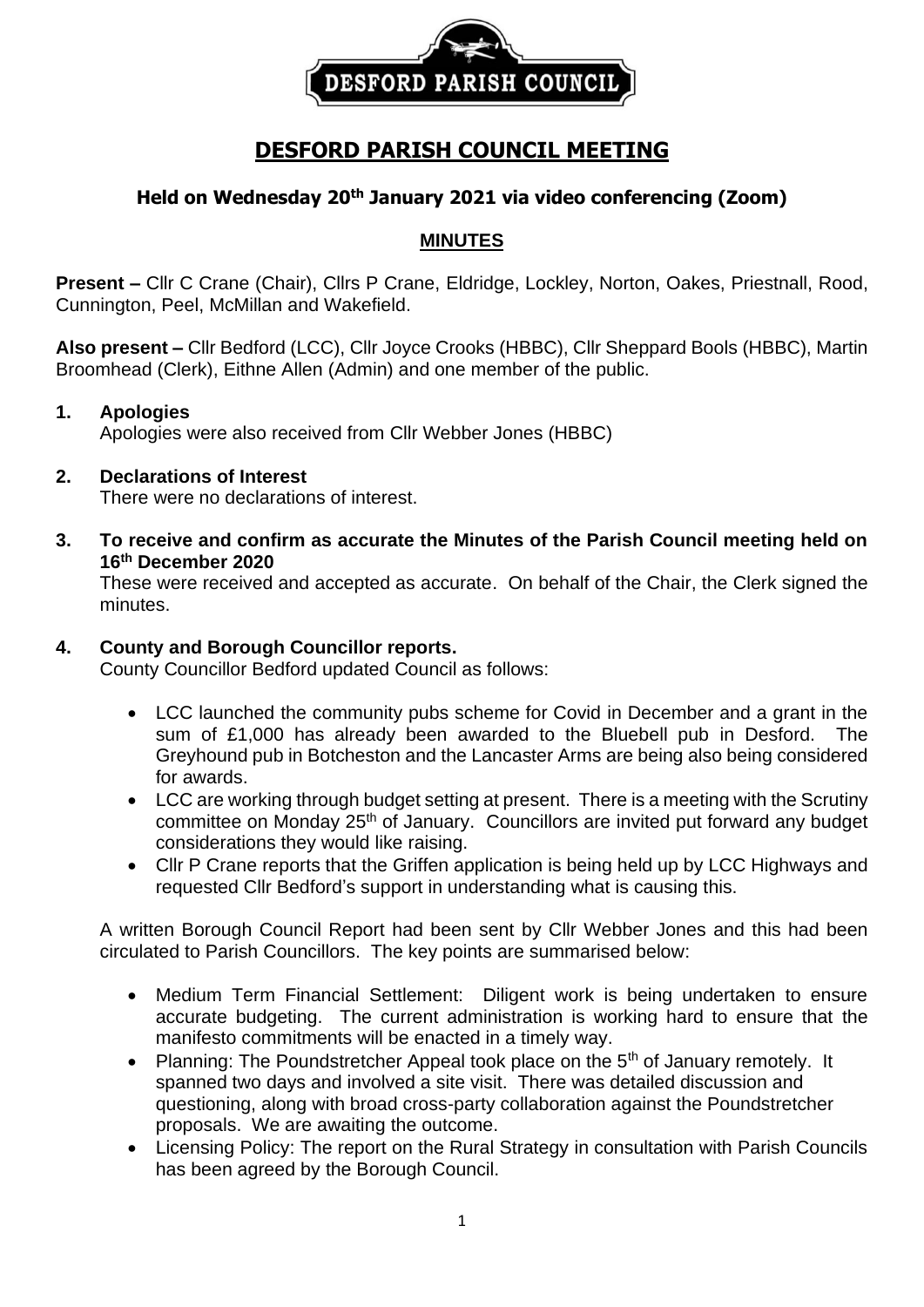- UK Shop Local: The Borough Council have launched local business directories to help people source food, drink, and other services online, while supporting ventures who are adapting to new ways of running their businesses.
- Electric Vehicle Charging Points: The Borough Council will be installing 12 new electric vehicle charging points in two Hinckley town centre carparks - Lower Bond Street and Castle Street.

### **5. Parishioners Participation.**

One parishioner attended and enquired about the Peckleton Lane planning application comprising the addition of an extra 4 houses to a previously granted application. Cllr Sheppard-Bools confirmed a decision has been deferred, due to concerns around overdevelopment and the aesthetic of the site.

### **6. Desford in Bloom and the Scarecrow Group**

Cllr Norton discussed his report and recommendations following meetings with representatives from each group. There are strong feelings on both sides with the Scarecrow group very keen to separate from the main DiB Working Group and Desford Parish Council and set up independently. Initial recommendations have been rejected by the Scarecrow group. Cllr Norton will put forward an alternative proposal next month for Council's consideration.

### **7. Updates and recommendations from Working Groups:**

### **a) DiB WG – Meeting to be held later in January**

### **b) Procurement WG**

No meeting held in January, however a written update had been circulated illustrating progress against the Council's list of schemes.

### **c) Procedures WG**

Updated Terms of Reference for the following Committees and Working Groups were circulated and approved by Council:

- Staffing and Councillor Professional Development Working Group
- Procurement Working Group
- Procedures Working Group
- Desford Support Working Group
- Neighbourhood Plan Working Group
- Cemetery Working Group
- Allotments Working Group
- Resources Committee
- Planning and Built Environment Committee
- **d) Desford Support Group** –During the current lockdown the Desford Support Group continues to operate but report that there has been no increase in support requests.

#### **e) Allotments WG – 5 th of January**

The notes of the meeting on the 5<sup>th</sup> of January were noted by Council. DAGA indicated that they may re-join the allotments working group, this was welcomed by Council. The Easy Access plot quotes are still being sought. The waiting list for allotments has gone up to eight.

### **f) Cemeteries WG**

No meeting held in January.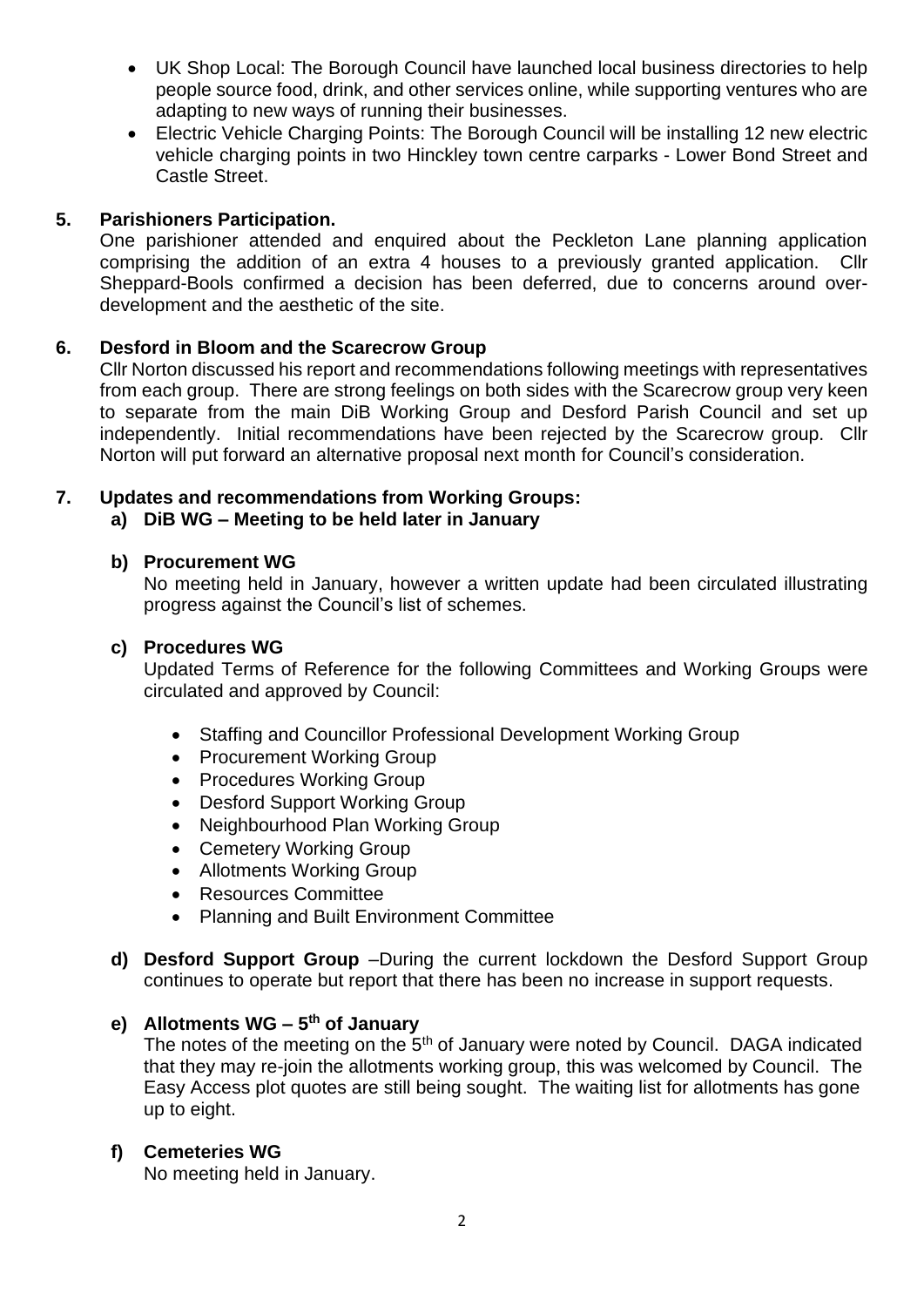#### **8. To receive and consider the recommendations of the Resources Committee held on the 13th of January 2021**

- a) **Bank statements and reconciliations for December 2020**. Council noted the bank statements and reconciliations for December 2020.
- **b) The Cashbook statement up to the end of December 2020 and the payment of invoices**  Council noted the cashbook statement up to the end of December 2020 and approved the payment of invoices, as set out below:

| Desford Parish Council - 13 January 2021                                                                        | Cashbook                                     |                          |                           |                     |
|-----------------------------------------------------------------------------------------------------------------|----------------------------------------------|--------------------------|---------------------------|---------------------|
| <b>Accounts and Invoices for Recommendation to Council</b>                                                      |                                              |                          |                           |                     |
|                                                                                                                 |                                              |                          |                           | £250,832.02         |
| <b>Opening Balances December 2020</b>                                                                           | Reserve Account  253<br>Current Account  087 |                          |                           | £30,402.70          |
|                                                                                                                 | Debit Card Account  515                      |                          |                           | £428.27             |
|                                                                                                                 | Spare Account  072                           |                          |                           | £0.51               |
|                                                                                                                 | <b>Petty Cash</b>                            |                          |                           | £17.23              |
|                                                                                                                 |                                              |                          | <b>TOTAL DPC =</b>        | £281,680.73         |
|                                                                                                                 | Desford in Bloom  064                        |                          |                           |                     |
|                                                                                                                 |                                              |                          |                           | £21,728.21          |
| <b>Income &amp; Expenditure in December</b>                                                                     |                                              |                          | TOTAL =                   | £303,408.94         |
| Transactions in Current Account 087 in December                                                                 |                                              |                          |                           | <b>Budget Line</b>  |
| Payment in the form of 1 Direct Debits (refer to bank statement)                                                |                                              |                          | $-E49.07$                 | 9                   |
| NEST Pension Payments Covering November 2020                                                                    |                                              |                          | $-£123.54$                | 31                  |
| Payments in the form of 12 BACS Payments (refer to Bank Statement)                                              |                                              |                          | $-E15,739.96$             |                     |
| New Direct Debit to EE - Kirkby Road CCTV SiM & Data Fees<br>COVID-19 Community Grants x6                       |                                              |                          | $-£35.01$<br>$-E7,774.48$ | 9<br>44             |
| <b>Allotment Rent</b>                                                                                           |                                              |                          | £455.00                   | 56                  |
| Allotment deposit Returned M.Wilson, Plot Vacated                                                               |                                              |                          | -£50.00                   | 56                  |
| Cemetery Income                                                                                                 |                                              |                          | £1,580.00                 | 57                  |
| Transfer to Debit Card a/c 515                                                                                  |                                              |                          | $-E1,000.00$              |                     |
|                                                                                                                 |                                              | $Total =$                | $-E22,737.06$             |                     |
|                                                                                                                 | <b>Transaction</b>                           |                          | Transaction               |                     |
| Transactions of 515 (Debit Card Account) December                                                               | exc vat<br>$-£11.99$                         | <b>VAT</b><br>$-E2.40$   | total<br>$-E14.39$        | 4                   |
| Zoom Monthly Subscription<br>Gocardless - Health & Safety Advice Service Monthly DD                             | $-E8.33$                                     | $-51.66$                 | $-£9.99$                  | 35                  |
| EE - Initial Payment for Kirkby Road CCTV SIM Card                                                              | $-£50.00$                                    | £0.00                    | $-£50.00$                 | 9                   |
| Furnitubes - 2x Cast Iron Bins                                                                                  | $-E700.00$                                   | $-E140.00$               | $-E840.00$                | 20                  |
| Viking - Printer Cartridges                                                                                     | $-£86.38$                                    | $-E17.28$                | $-E103.66$                | з                   |
| Just Giving -Plaque at National Miners Museum                                                                   | $-E500.00$                                   | £0.00<br>£0.00           | $-E500.00$                | 44                  |
| Tfr from Current a/c  087<br>Tfr from DiB a/c 064 (Lawn mower refund - see Sept 20)                             | £1,000.00<br>£559.98                         | £0.00                    | £1,000.00<br>£559.98      | DiB                 |
|                                                                                                                 |                                              |                          |                           |                     |
| Total                                                                                                           | £203.28                                      | $-£161.34$               | £41.94                    |                     |
| Transactions for Reserve Account 253 December<br><b>Interest Received</b>                                       |                                              |                          | £6.32                     | 55                  |
|                                                                                                                 |                                              |                          |                           |                     |
|                                                                                                                 |                                              | <b>Account Balance =</b> | £250,838.34               |                     |
| <b>Transactions DiB Account  064 December</b>                                                                   |                                              |                          |                           |                     |
| Tfr to Debit Card Account 515 re Lawn Mower                                                                     |                                              |                          | $-E559.98$                |                     |
|                                                                                                                 |                                              | <b>Account Balance =</b> | £21,168.23                |                     |
| <b>Council Funds at 31st December 2020</b>                                                                      | Reserve Account  253                         |                          |                           | £250,838.34         |
|                                                                                                                 | Current Account  087                         |                          |                           | £7,665.64           |
|                                                                                                                 | Debit Card Account  515                      |                          |                           | £470.21             |
|                                                                                                                 | <b>Spare Account 072</b>                     |                          |                           | £0.51               |
|                                                                                                                 | <b>Petty Cash</b>                            |                          |                           | £17.23              |
|                                                                                                                 |                                              |                          | TOTAL DPC=                | £258,991.93         |
|                                                                                                                 | Desford in Bloom  064                        |                          |                           | £21,168.23          |
|                                                                                                                 |                                              |                          | $TOTAL =$                 | £280,160.16         |
|                                                                                                                 |                                              |                          |                           |                     |
| Payments for approval for January<br>Direct Debits that will be paid from account 087 in January 2021           |                                              |                          |                           |                     |
| NEST Pensions (Employer and Employee contributions) December                                                    |                                              |                          | £175.29                   | 31                  |
| вт                                                                                                              |                                              |                          | £48.24                    | 9                   |
| EE - Kirkby Road CCTV SiM & Data Fees<br>7 <sub>oom</sub>                                                       | $-£11.99$                                    | $-E2.40$                 | £35.01<br>£14.39          | 9<br>$\overline{4}$ |
| GoCardless Monthly Health & Safety Advice                                                                       | $-E8.32$                                     | $-£1.66$                 | £9.98                     | 35                  |
|                                                                                                                 | <b>Invoice exc</b>                           |                          |                           |                     |
| DPC Accounts Payable (from Account 087)                                                                         | vat                                          | VAT                      | <b>Invoice total</b>      | <b>Budget Line</b>  |
| Staff Salaries - December 2020<br>Payment to HMRC for Tax and NI relating to December salaries                  | £2,090.52<br>£769.70                         | £0.00<br>£0.00           | £2,090.52<br>£769.70      | 28<br>29            |
| R&CA Advisory (Book-keeper) December 2020 Invoice 20040                                                         | £48.75                                       | £0.00                    | £48.75                    | 33                  |
| Premium Roofing - Repairs to Cemetery Building                                                                  | £1,250.00                                    | £250.00                  | £1,500.00                 | 13                  |
| HBBC - Trade Waste Bins in cemetery                                                                             | £384.80                                      | £0.00                    | £384.80                   | 20                  |
| Arboreco Inv 4850 works to Trees at St Martins Church                                                           | £100.00                                      | £20.00                   | £120.00                   | 16<br>16            |
| Arboreco Inv 4851 works to Trees at Pickard Recreation Ground<br>TP Jones & Co Inv TPJ/P814 Payroll Preparation | £650.00<br>£49.50                            | £130.00<br>£9.90         | £780.00<br>£59.40         | 34                  |
| Symbiosis Inv 6113 - Tree Inspections                                                                           | £1,845.00                                    | £369.00                  | £2,214.00                 | 16                  |
| G&G Signs Inv 115039, 9x Road Name Signs                                                                        | £842.80                                      | £168.56                  | £1,011.36                 | 47                  |
| CFS Computers Inv 04772, CCTV System                                                                            | £2,800.00                                    | £0.00                    | £2,800.00                 | 47                  |
| M&BG Inv 72857 Grounds Maintenance Contract<br>EoN Inv 102428 Street Light Maintenance                          | £2,009.67<br>£70.01                          | £401.93<br>£14.00        | £2,411.60<br>£84.01       | 11<br>23            |
| Bearwood Services (Handyman)                                                                                    | £200.00                                      | £0.00                    | £200.00                   | 32                  |
| ES solutions (large noticeboard - outside Co-op)                                                                | £2,138.68                                    | £427.74                  | £2,566.42                 | 47                  |
| Eon Electricity                                                                                                 | £97.19                                       | £4.86                    | £102.05                   | 21                  |
| Hinckley and Bosworth general litter bins                                                                       | £386.10                                      | £77.22                   | £463.32                   | 20                  |
| ESPO printer paper<br>Lanes Group (Drainage investigation at pump site)                                         | £38.50<br>£400.00                            | £7.70<br>£80.00          | £46.20<br>£480.00         | 8<br>24             |
| M&BG Inv 73145 - Repairs to playground equipment                                                                | £6,616.53                                    | £1,323.30                | £7,939.83                 | 24                  |
| <b>Totals</b>                                                                                                   |                                              | £22,787.75 £3,284.22     | £26,071.97                |                     |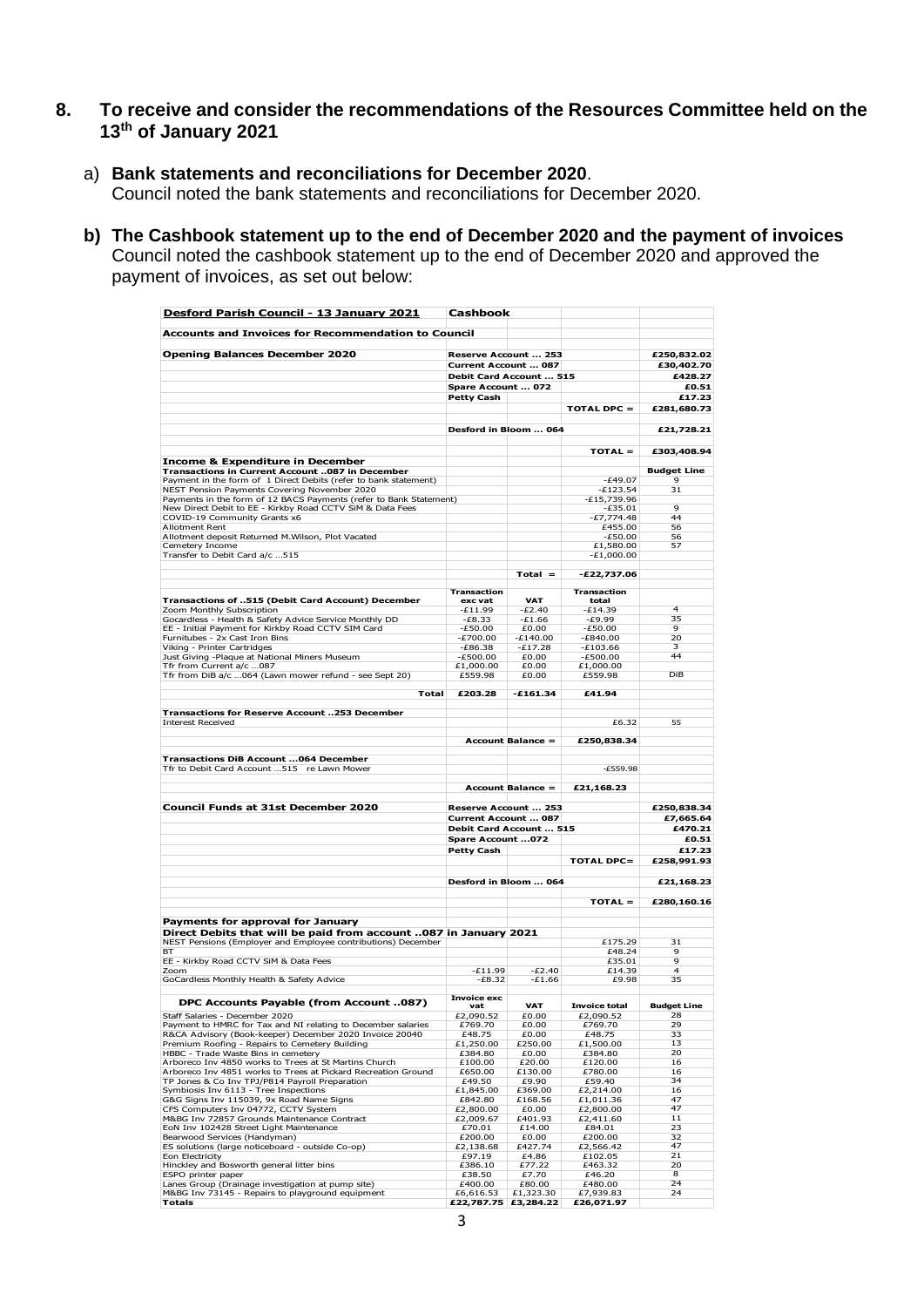# **c) The Parish Council Income & Expenditure up to the end of December 2020**

Council received and noted the Parish Council Income & Expenditure up to the end of December 2020.

#### **d) Quotes**

Council agreed to support PCIF bids for two projects: the Strict Baptist Graveyard Ramp and the Easy Access plot at the allotments. Quotes are to be formalised before the end of January to meet the mid-February deadline for submission of PCIF bids. Council agreed for the Clerk to submit the bids ahead of the deadline once quotes have been received.

#### **e) Covid Grants**

No new applications have been received in the last month. The Clerk has reinvigorated interest by updating the Website and social media to draw parishioner's attention to the continuing availability of funds, should businesses or organisations meet the eligibility criteria.

#### **f) Proposals for the Budget for 2021/22 and Precept**

That Council confirms its budget for the 2021/22 financial year showing estimated payments of £139,800, estimated income of £138,244 and a £1,556 contribution from reserves. This will result in a net cost to Desford Parish Council of £139,800 and that a precept be made on Hinckley and Bosworth Borough Council in the sum of £132,974 equating to approximately £80.41 Band D and a 0% increase for the financial year 2021/22. To be paid in two equal instalments of £66,487 by 30th April 2021 and £66,487 by 30th September 2021.

#### **g) Appointment of Planning Advocate**

This was discussed under Agenda item 9.

#### **h) Appointment of Internal Auditor for the accounts for 2020/21**

The Council agreed to the reappointment of Richard Willcocks as Internal Auditor.

#### **i) Dog-waste bins**

Council agreed to the purchase of a larger dog waste bin (£199.00 excl VAT) to be sited opposite Ashfields Farm on "Back Lane" close to the Kirkby Road recreation ground. It was also agreed that the redundant bin from this location be re-sited at the junction of Markfield Lane and Botcheston road at the base of the public footpath that runs up towards Ratby, in Botcheston.

#### **9. Planning and Neighbourhood Plan**

The minutes of the Planning Committee meeting held on 4<sup>th</sup> of January 21 were received and accepted by Council, including the Committee's response on planning applications, as set out below: (Planning applications *16th December 2020 – 20th January 2021)*

- 1. **Ref:** 20/01327/HOU Park House Farm, Leicester Lane, Desford **Details:** Two storey rear extension **Decision:** no objections
- 2. **Ref:** 20/01312/FUL Land east of Lindridge Lane, Desford **Details:** Change of use of agricultural land to equestrian including menage and outbuilding and the erection of a single dwelling **Decision:** Object on grounds of dangerous access close to a bend with no speed restrictions ie.60mph. If permission is granted, it should be specified that the log cabin remains tied to the equestrian business
- 3. **Ref:** 20/01352/P3CQ Hill Farm, Markfield Lane, Botcheston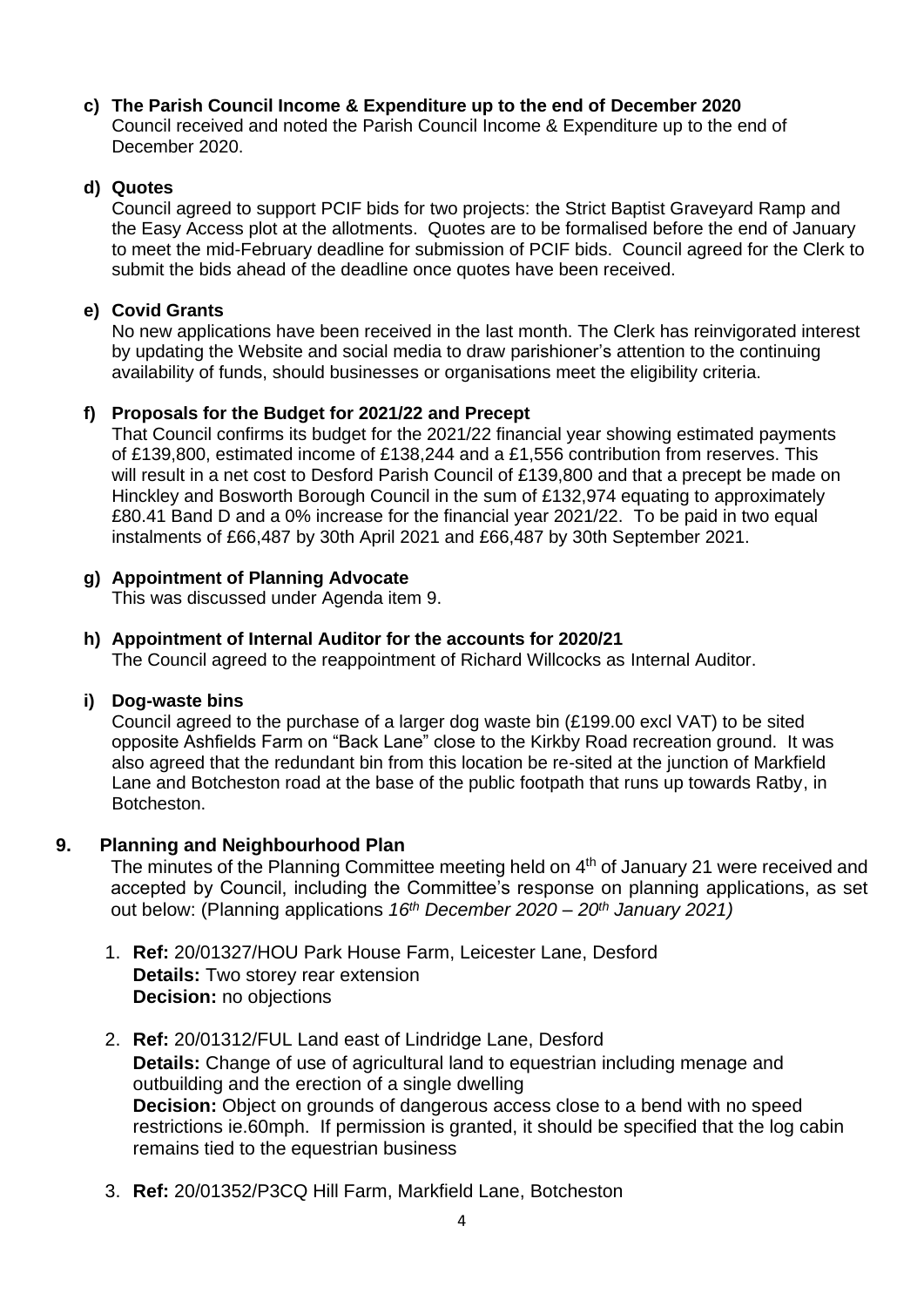**Details:** Prior approval for change of use of an agricultural building to a dwelling (C3) and associated building operations

**Decision:** Objection. The Planning committee did not object, however Council felt that an objection was warranted due to over-development and concerns about vehicular access.

- 4. **Ref:** 21/00002/TPO Desford Hall, Leicester Lane, Desford **Details:** Crown lifting to x6 oak trees, crown lifting to x2 maple trees, removal of x2 cherry trees, removal of x1 silver birch tree, removal of x2 cypress trees, shaping of x4 willow trees, shaping of x1 cherry tree, works to lime trees **Decision:** no objections
- 5. **Ref:** 20/03090/TPO 6 Manor Gardens, Desford **Details:** Works to two sycamore trees **Decision:** no objections
- 6. **Ref:** 20/01380/TCA 25 Church Lane, Desford **Details:** Reduce height of T1 lime to approx. same level as remaining lime tree, remove T2 lime, T3 cherry, T4 sycamore and T5 cotoneaster to ground level and reduce G2 yew to approx. 1.8 metres **Decision:** no objections
- 7. **Ref:** 20/01379/TCA 5 Manor Road, Desford **Details:** Fell Norway spruce and crown reduction to sycamore **Decision:** No objections

#### **Withdrawals:**

**Ref:** 20/01074/TPO 6 Manor Gardens **Details:** Works to two sycamore trees

#### **Appeals:**

**Ref:** 20/00762/HOU APP/K2420/D/20/3261668 1 Salisbury Close, Desford **Details:** Two storey side extension

**Appointment of Planning Advocate**: Following discussion, Council agreed to appoint Miss Buckley-Thompson to represent the Council in the upcoming appeal about HBBC's refusal of a residential development at the western end of Kirkby Road in Desford.

#### **10. Speed Limit on Lindridge Lane**

Council discussed their aspiration to try to reduce the speed limit on Lindridge Lane. Councillors have received complaints from parishioners on this route. Cllr Bedford will raise this issue with LCC. Council would like to extend the 30mph to the Parish boundary and then the rest of the Lane to the Merry Lees junction reduce to 40mph.

#### **11. Installation of Bollards at Kirkby Road/St Martins Drive**

Residents have opposed the installation of "pencil style" bollards. Council agreed to install standard Heritage style bollards instead.

#### **12. Climate Emergency Conference – Feedback**

Cllr P Crane had circulated comments on the above topic following attendance at the County Council run Climate Emergency Conference in December. She reports that the overarching message is that small changes and considerations when making changes to parish buildings etc all help support this cause.